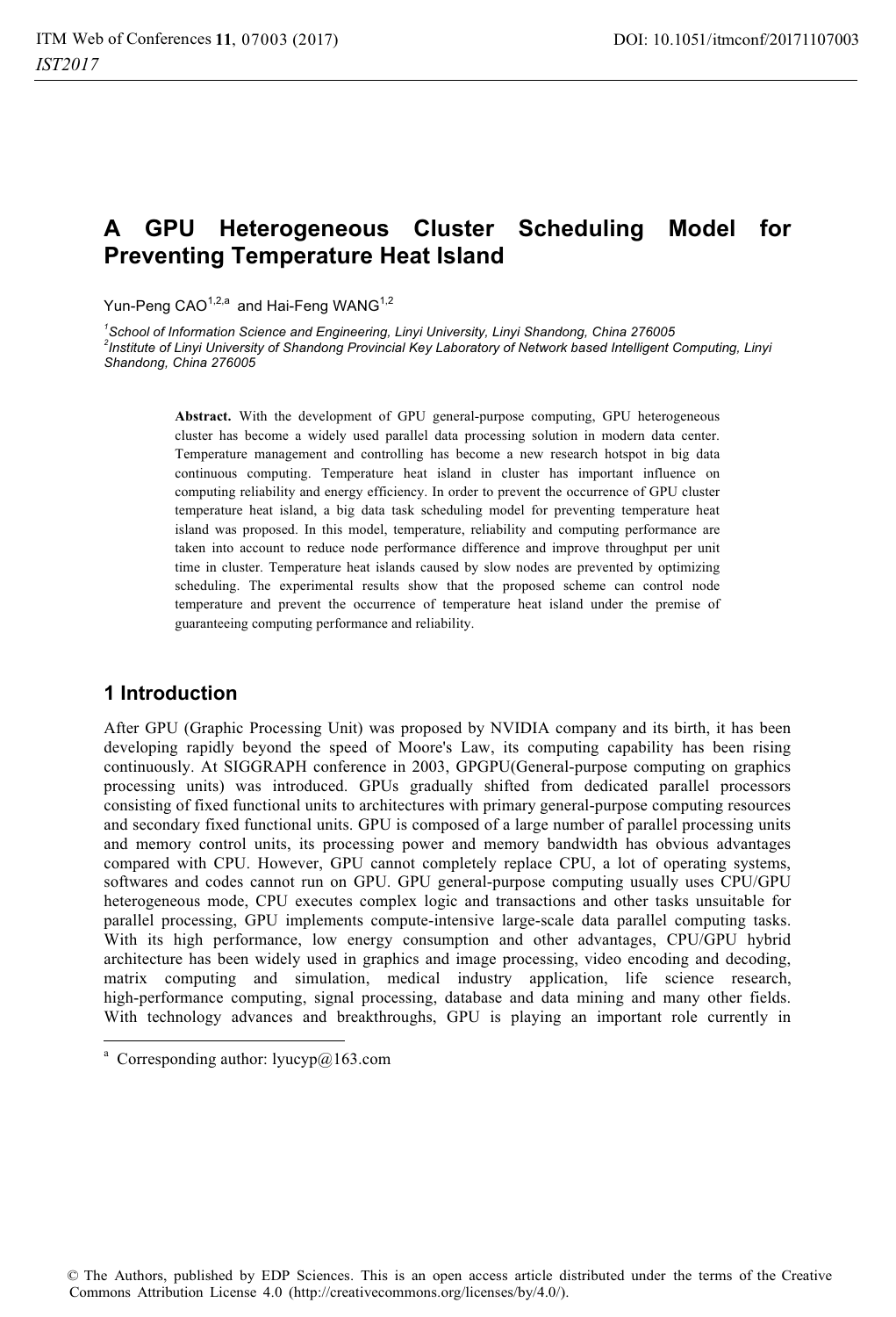large-scale parallel computing. With the rapid increase of problem scales of various application fields, single GPU's computing capability has become insufficient, so multi-GPU and GPU cluster general-purpose computing has become a new research hotspot. As an important approach of high-performance computing, GPU clusters have such advantages as low cost, high performance and low energy consumption for compute-intensive applications. In constructing GPU clusters, CPU and GPU cooperate with each other, participate in data processing, and form GPU heterogeneous cluster. GPU heterogeneous cluster can make full use of hardware resources, improve processing speed and throughput. It has become an important means of big data processing.

Processing big data, especially real-time big data stream needs cluster's continuous computing and processing, and it will inevitably require computer's high-load and continuous work, so the temperature of CPU, GPU and other components will continue to rise. On one hand, computing energy consumption increases, on the other hand, fans and air conditioners are needed for reducing temperature, thereby increasing cooling energy consumption. When temperature rises to a certain extent, the temperature of one or some nodes will be too high. The node with too high temperature is known as temperature heat island. The occurrence of temperature heat island will reduce computing reliability, ranging from result error to system's paralysis and halt. Once errors occur in computing results, recomputing is needed, resulting in time and resource waste, increasing processing costs. In this case, we must reasonably design cluster task scheduling scheme to minimize cluster overall run time, control temperature to appropriate range, prevent individual node from running so long that leading to over high temperature and forming temperature heat island, to ensure reliable computing results, reduce energy consumption as much as possible and achieve green computing.

This paper studied the task scheduling on GPU heterogeneous cluster, and proposed a task scheduling scheme of preventing temperature heat island. The scheme's main features and advantages are:

(1) strong robustness. The structure of GPU heterogeneous cluster is complex, each node's configuration is different, and the node is often changed and adjusted. This task scheduling scheme can sense and adapt to this complicated and changeable situation.

(2) high processing performance. A task is divided into some sub-tasks, and then they are scheduled to multiple nodes for parallel processing. The main problem is determining the mode of division and treatment. The concept of computing scale threshold and asymmetric partitioning method are proposed in order to adapt to the diversity and heterogeneity of node configuration, improve the parallelism and shorten the whole running time of cluster. This not only prevents temperature heat island from occurring because of individual node's overlong running time, but also improves processing performance.

#### **2**-**Related researches**

With the wide application of GPU heterogeneous cluster, its task scheduling, temperature and heat management and energy consumption optimization has become a research hotspot. Many scholars have put forward various scheduling schemes and methods to solve the problem of energy consumption and reliability. This has played a positive role in reducing cluster energy consumption and ensuring the reliability of computing results.

In [1] a dynamic task partition method was proposed. It divides parallel computing tasks according to execution speed to achieve best overall system performance. In [2] a multi-GPU self-adaptive load balancing method was proposed. GPU can self-adaptively select tasks to execute according to local free-busy state by establishing task queue model between CPU and GPU. In [3] a load balancing strategy that combines task partitioning and stealing was proposed. It takes into account task affinity and processor diversity to direct task scheduling between CPU and GPU. In [4] feedback controlling was combined with mixed integer programming, and the energy consumption controlling model of Web server cluster was constructed. In [5] model predictive controlling strategy was introduced from global perspective. The energy consumption state is changed by adjusting computing frequency and changing active stream multiprocessor. The feedback controlling and rolling optimization mechanism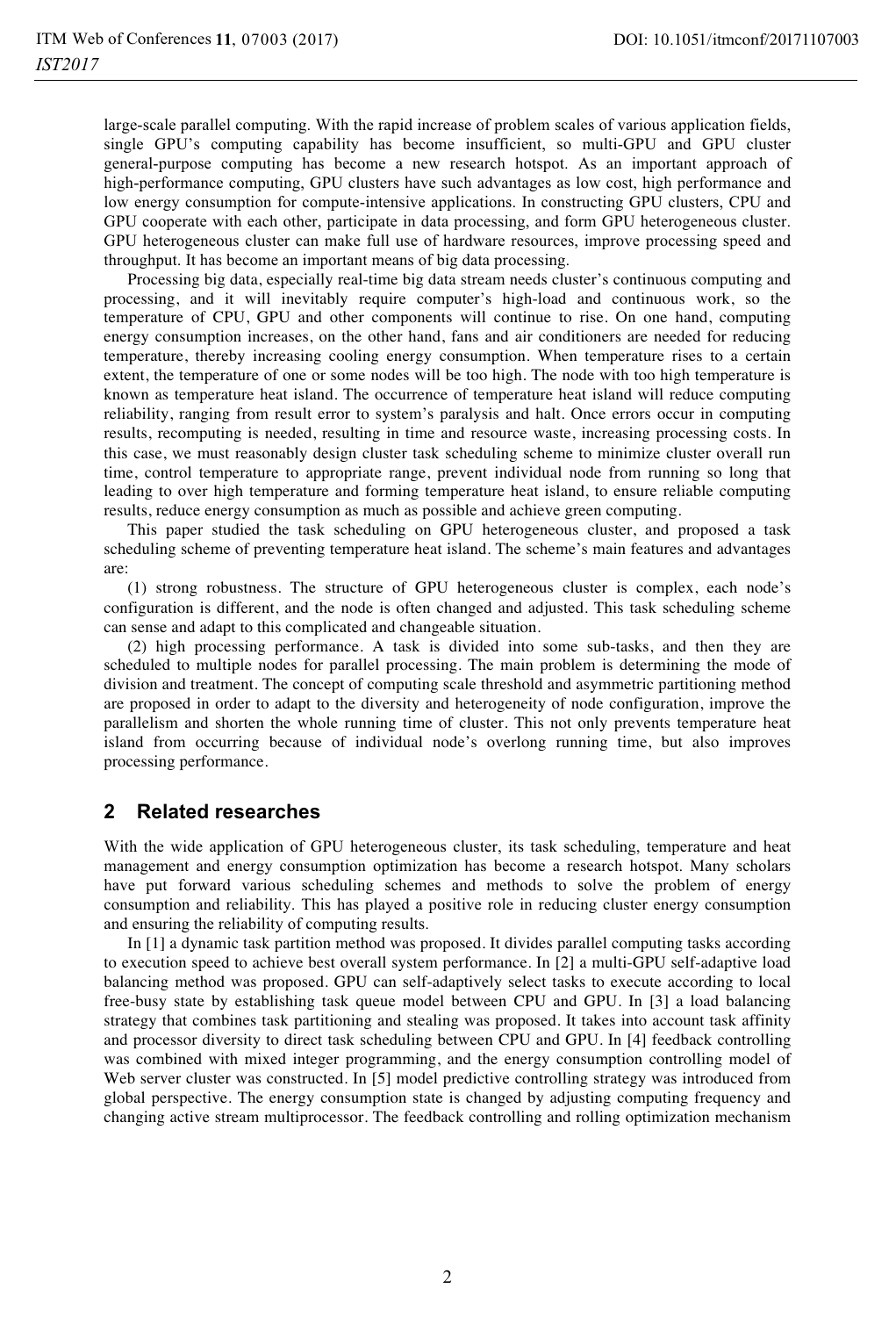are used to predict future controlling to reduce redundant energy consumption. In [6] the energy loss at idle state is reduced by a specific node selection strategy. CPU resource utilization is improved by task type division, combination distribution and DVFS.

The above researches mainly focus on cluster task scheduling, changing CPU/GPU core voltage, frequency, hardware-based statistics, and so on to design cluster energy consumption model, study task scheduling algorithm and achieve energy-saving purpose, but do not consider temperature much. In GPU cluster computing, especially continuous computing, temperature has obvious relationship with energy consumption and reliability. When temperature is too high, energy consumption increases, reliability declines, and the probability of result error increases. Therefore, temperature should be controlled in a reasonable range to minimize energy consumption under the premise of ensuring reliability. The task scheduling scheme proposed in this paper distributes tasks reasonably among computing nodes to prevent the occurrence of temperature heat island and ensure the correctness of computing results.

#### **3**-**Task scheduling model**

In GPU heterogeneous cluster, CPU and GPU all participate in data processing. They are regarded as computing units uniformly when distributing tasks. The computers in cluster are classified as controlling nodes and computing nodes. The controlling node can be simultaneously used as a computing node. All tasks form a queue. Each task is decomposed into several sub-tasks to form sub-task queue. The controlling node runs the main scheduling process, Scheduler. Each computing node has a scheduling agent process, Agent. Scheduler and Agent cooperate to finish task scheduling. The architecture is shown in Figure 1.



**Figure 1.** Task scheduling architecture

#### **4**-**Task scheduling algorithm and strategy**

Scheduler algorithm is as follows:

Algorithm 1 Controlling node Scheduler scheduling algorithm

- 1. Obtain a task from task queue
- 2. Obtain the hardware configuration and running status information of each computing node
- 3. Determine the number of computing nodes participating in parallel processing
- 4. Divide task into sub-task queue and assign sub-tasks to corresponding computing node
- 5. Wait for the results of each sub-task
- 6. Modify the status of corresponding sub-tasks and the associated tasks in queue.
- 7. Reschedule sub-tasks that timed out or requested to transfer, modify corresponding status 8. Go to 1

For each computing node, the sub-tasks that controlling node dispatches to it form a queue. The scheduling algorithm of Agent on computing node is as follows: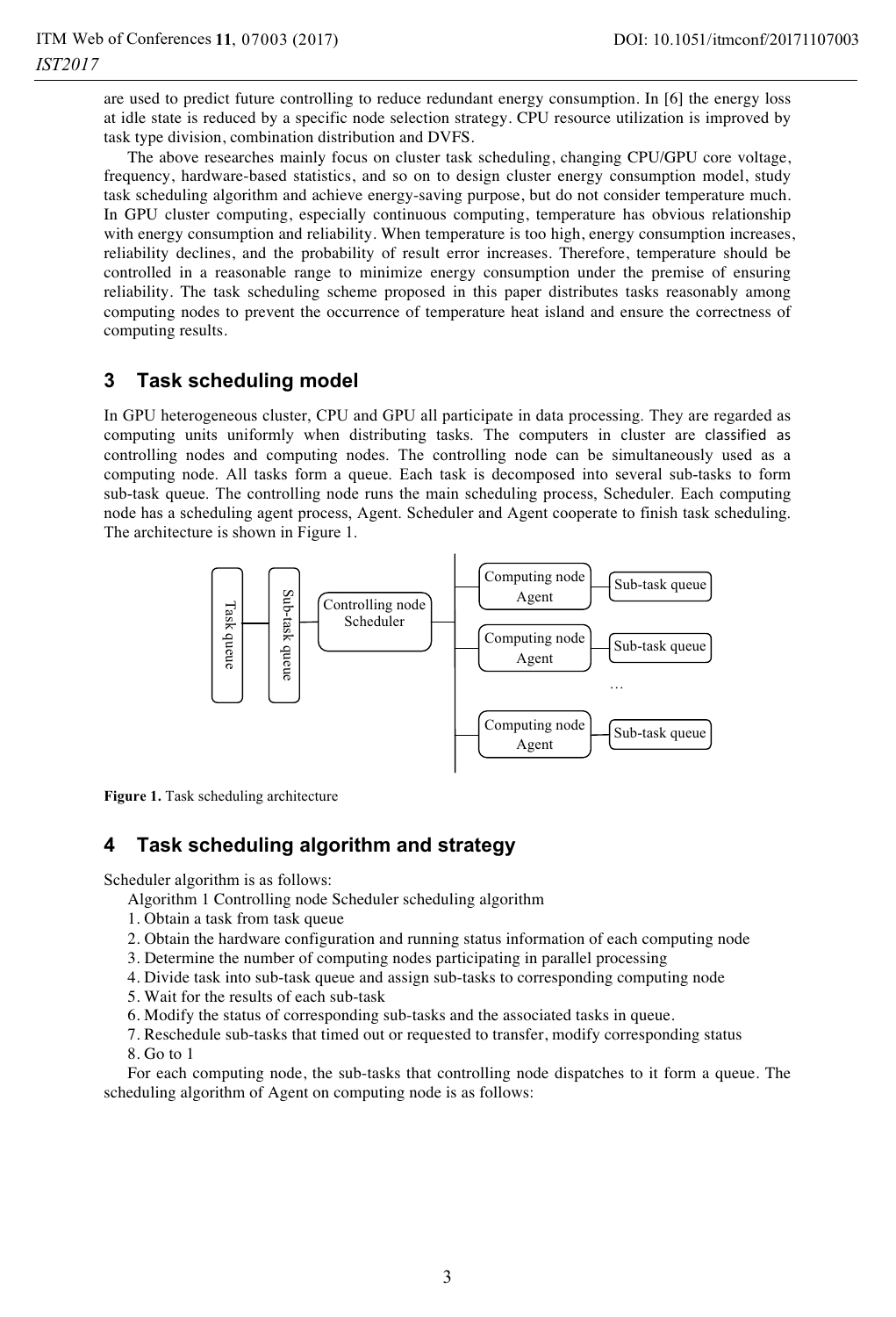Algorithm 2 Computing node Agent scheduling algorithm

- 1. Obtain a sub-task from the sub-task queue of local node
- 2. Assign the sub-task to local node for processing
- 3. Wait for the result to be returned from local node
- 4. Report results to controlling node (completion, timeout, or requesting transfer)
- 5. Go to 1

#### **4.1**-**Acquiring hardware configuration information**

Scheduler first obtains the hardware configuration information of each node in cluster. The information can be manually created in advance and saved in file. When cluster is started, Scheduler loads cluster hardware configuration information file. It polls each computing node, Agent responds to the poll and reports hardware change information to Scheduler. Or, Agent reports hardware change information to Scheduler actively. Then Scheduler modifies cluster's hardware configuration information. In this way, controlling node can grasp the latest changes in cluster hardware configuration, avoiding unnecessary acquisition and reporting of hardware configuration information, thus adapting to actual hardware configuration changes and reducing network communication overhead.

## **4.2**- **Scheduling strategy**

Computing scale is used to measure task size. Computing scale is the number of instructions to be executed or the amount of data to be processed to complete the task. A task contains parallelizable and non-parallelizable part. Suppose the computing scale of a task is *T*,  $T = T_s + T_p$ ,  $T_s$  is the computing scale of non-parallelizable part, and  $T_p$  is the computing scale of parallelizable part. Let  $T_t$  be the critical value of the computing scale of parallelizable part, then task scheduling strategy is as follows:

(1)  $0 \leq T_p \leq T_t$ , the task does not have parallelizable part or has relatively smaller parallelizable part, it cannot or has no need to be divided into small sub-tasks, the computing unit with strongest computing capability is selected directly from idle computing units to process the task.

(2)  $T_p \geq T_t$ , the task has parallelizable part and it reaches a certain scale. The parallelizable part of task is divided into smaller sub-tasks, many computing units with strongest computing capability are selected from idle processing units to process them.

### 4.2.1 Determining  $T_t$  and the number of computing units

The processing capability is assumed to be  $C_s$  when task is processed separately by a single computing unit. Without loss of generality, assuming that when parallel processing, the number of computing units participating in processing is *n*, their processing capability is all *Cp*. In order to obtain better performance, then:

$$
\frac{T_t}{C_s} \ge \frac{T_t}{nC_p} + Q \tag{1}
$$

Where *Q* is the additional time overhead required for parallel processing, including parallel computing preparation, result merging, synchronization, network transmission, and so on. At the same time in order to ensure high processing efficiency, then:

$$
\frac{T_i}{nC_p} \ge Q \tag{2}
$$

Solving the inequality group consisting of above two inequalities will get: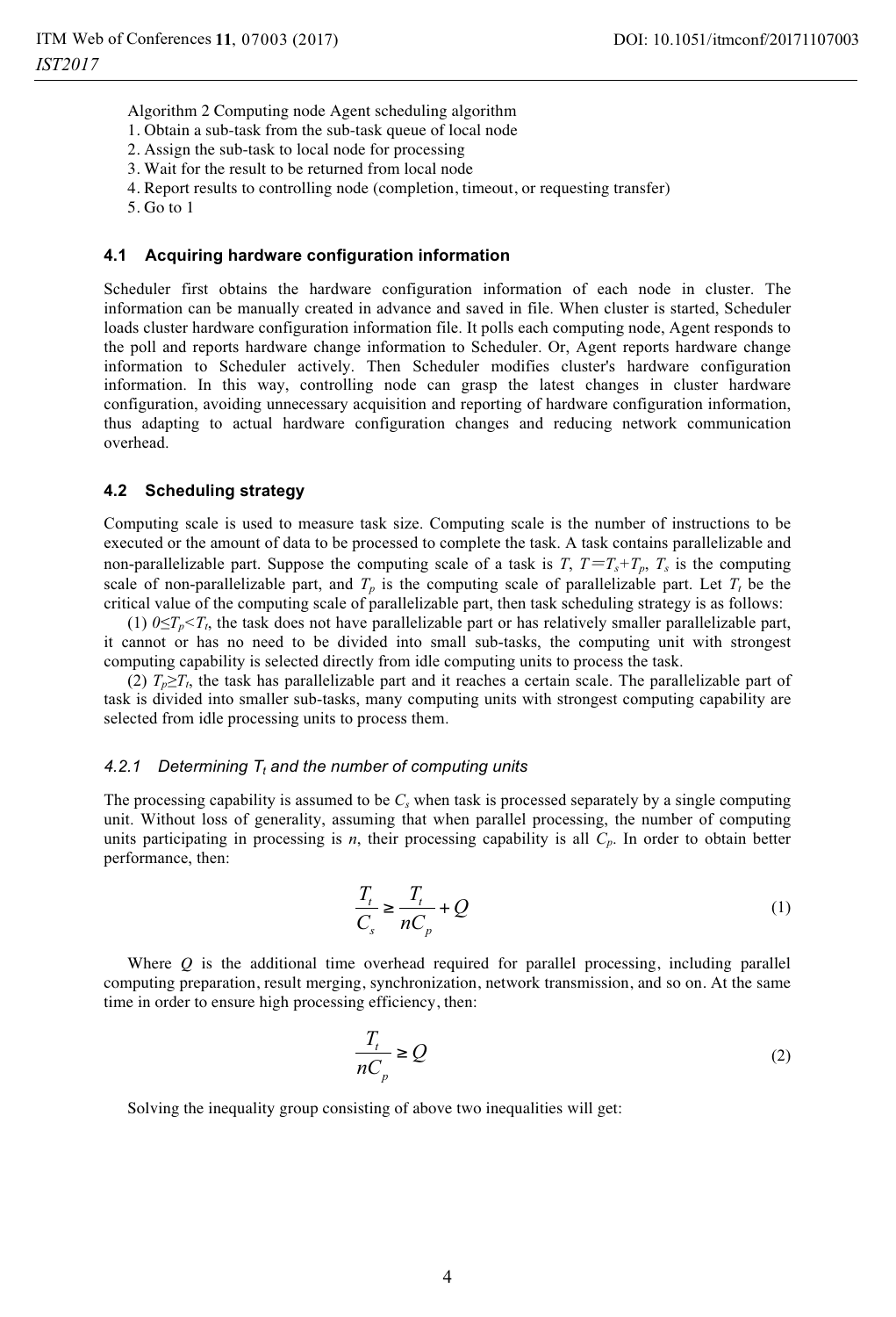$$
T_t \ge \max\{nC_p Q, \frac{nC_p C_s Q}{nC_p - C_s}\}\tag{3}
$$

The value of Q can be determined experimentally or by accumulating historical empirical data.  $C_p$ can be taken as the average of the current computing capability of all computing units, and  $C_s$  is the average of the current computing capability of all CPUs in cluster. Let average of the current computing capability of all CPUs in cluster. Let

$$
T_m = \max\{mC_pQ, \frac{mC_pC_sQ}{mC_p - C_s}\}, m=1,2,...,N_{idle}, N_{idle}
$$
 is the number of all idle computing units in

current cluster. In order to increase the parallelization degree of task processing, change from *Nidle* in descending manner until the first number *k* which lets  $T_p \geq T_k$  is found, then *k* is the number of units involved in parallel processing, the algorithm to determine it is as follows:

Algorithm 3 Determining the number of parallel processing units

- 1. get *Nidle*
- 2. i←*Nidle k*←1
- 3. if *i≤*1 goto 7

4. 
$$
T_i \leftarrow \max \{ iC_p Q, \frac{iC_p C_s Q}{iC_p - C_s} \}
$$

- 5. if  $T_p \geq T_i$  then  $k \leftarrow i$  goto 7
- 6. *i*←*i-*1 goto 3
- 7. end

If *k*<2 or qualified *k* value cannot be found, the task is handled by one CPU and not scheduled in parallel manner.

### *4.2.2 Partitioning parallel part*

Assuming that the current computing capability of *k* computing units involved in parallel computing is  $C_1, C_2, \ldots, C_k$ , the scale of sub-tasks assigned to each processing unit is  $T_1, T_2, \ldots, T_k$ , then the time to complete the task is:

$$
t = \max\{\frac{T_1}{C_1}, \frac{T_2}{C_2}, \dots, \frac{T_k}{C_k}\}\tag{4}
$$

Where  $T_1 + T_2 + ... + T_k = T_p$ . It can be proven that when  $T_i = \frac{C_i T_p}{C_i}$  (*i*=1,2, *i*, *k*), *t* is minimum and  $t = \frac{T_p}{C}$ , where  $C = C_1 + C_2 + ... + C_k$ . Therefore, the proportion of allocated task to total task scale being

equal to the ratio of the current computing capability of the computing unit to the sum of the current computing capabilities of all computing units participating in parallel processing, can effectively reduce overall processing time, balance load, and avoid the case that some units are idle and some units run for long time and cause temperature heat islands to occur.

#### **4.3**-**Estimating current computing capability**

Current computing capability is related to its own hardware configuration and hardware's current state of utilization. For computing units with same configuration, the busier ones have stronger current computing capability than the idle ones. By referencing [7] and improving, the current computing capability is estimated. For any computing node *Ni*, consider its five hardware configuration parameters: CPU frequency *rate\_cpui*, memory size *memi*, cache size *cachei*, GPU frequency *rate\_gpui*, GPU memory size *mem\_gpui* and five state parameters: CPU utilization *utlz\_cpui,* memory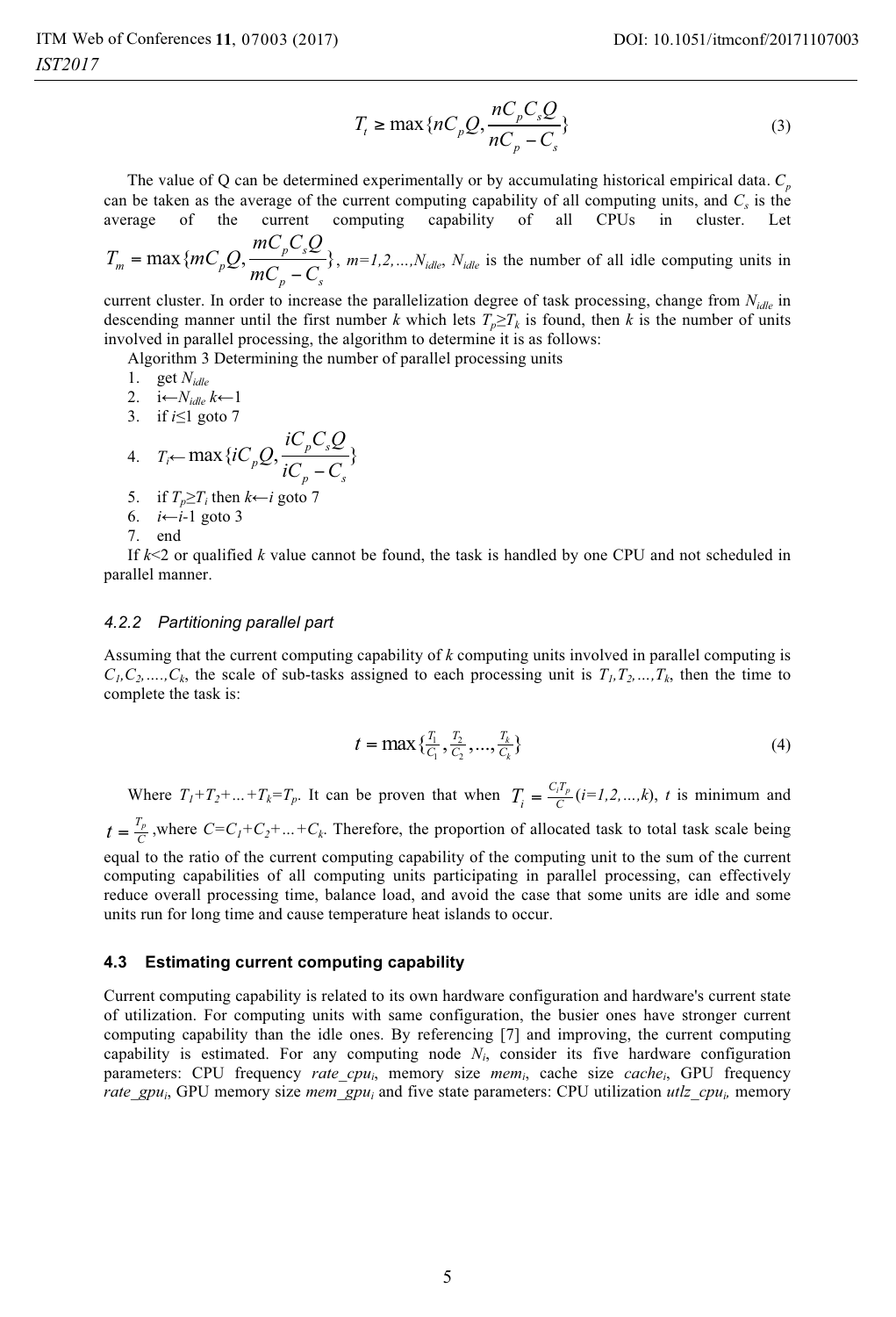utilization *utlz\_memi*, cache utilization *utlz\_cachei*, GPU utilization *utlz\_gpui*, GPU memory utilization *utlz* gpumem. The current computing capability of node  $N_i$  is:

$$
C_i = k_1 Q_1 + k_2 Q_2 + k_3 Q_3 + k_4 Q_4 + k_5 Q_5 \tag{5}
$$

 $k_1, k_2, k_3, k_4$  and  $k_5$  represents the level proportion weight of influence on node current computing capability of CPU, memory, Cache, GPU and GPU memory respectively. Their sum is 1.  $O<sub>1</sub>$ - $O<sub>5</sub>$ respectively denotes CPU current capability, memory current capability, cache current capability, GPU current capability and GPU memory current capability after normalization of node  $N_i$ .  $Q_i$  is calculated as:

$$
Q_{1} = \frac{rate\_cpu_i \times (1 - utlz\_cpu_i)}{\left(\sum_{j=1}^{N} rate\_cpu_j \times (1 - utlz\_cpu_j)\right)}
$$
(6)

The formulas for  $Q_2-Q_5$  are similar. For a certain node,  $C_i$ ,  $Q_1$ ,  $Q_2$ ,  $Q_3$ ,  $Q_4$  and  $Q_5$  can be determined experimentally, and then the approximate value of  $k_1$ ,  $k_2$ ,  $k_3$ ,  $k_4$  and  $k_5$  can be determined by regression method.

## **5 Experiment and analysis**

The scheme proposed in this paper was verified experimentally. Two experiments were conducted on same cluster. The experiment program is: Some relative softwares (such as CPU-Z, HWMonitor, CoreTemp, etc.) were used to measure temperatures of CPU and GPU of each computing unit at different time during cluster's running, and the temperature curve of each computing unit was drawn according to them.

Seven computers were used to constitute GPU heterogeneous cluster. Five of them have the configuration: model is Lenovo Erazer X700, memory is 16G, CPU is Intel i7-3930k, GPU is NVIDIA GTX660i, operating system is Ubuntu12.04 LTS, cluster environment is hadoop2.2.0, Java version is JDK1.7. The other two have lower configuration: CPU is Intel Pentium (R) Dual-Core E5300 2.60GHz, memory is 4G, GPU is NVIDIA GeForce 9400GT, operating system is Windows 7 64-bit Ultimate. The experimental data is taxi GPS data and data generated continuously by loadrunner.

### **5.1 Conventional scheduling method**

Firstly, conventional scheduling method was used. Only task balanced scheduling was considered, regardless of temperature changes. Every 1 minute temperature was sampled once. The result is shown in Figure 2, where C1, C2, ..., C7 is each computing node.



**Figure 2.** Temperature change in conventional scheduling method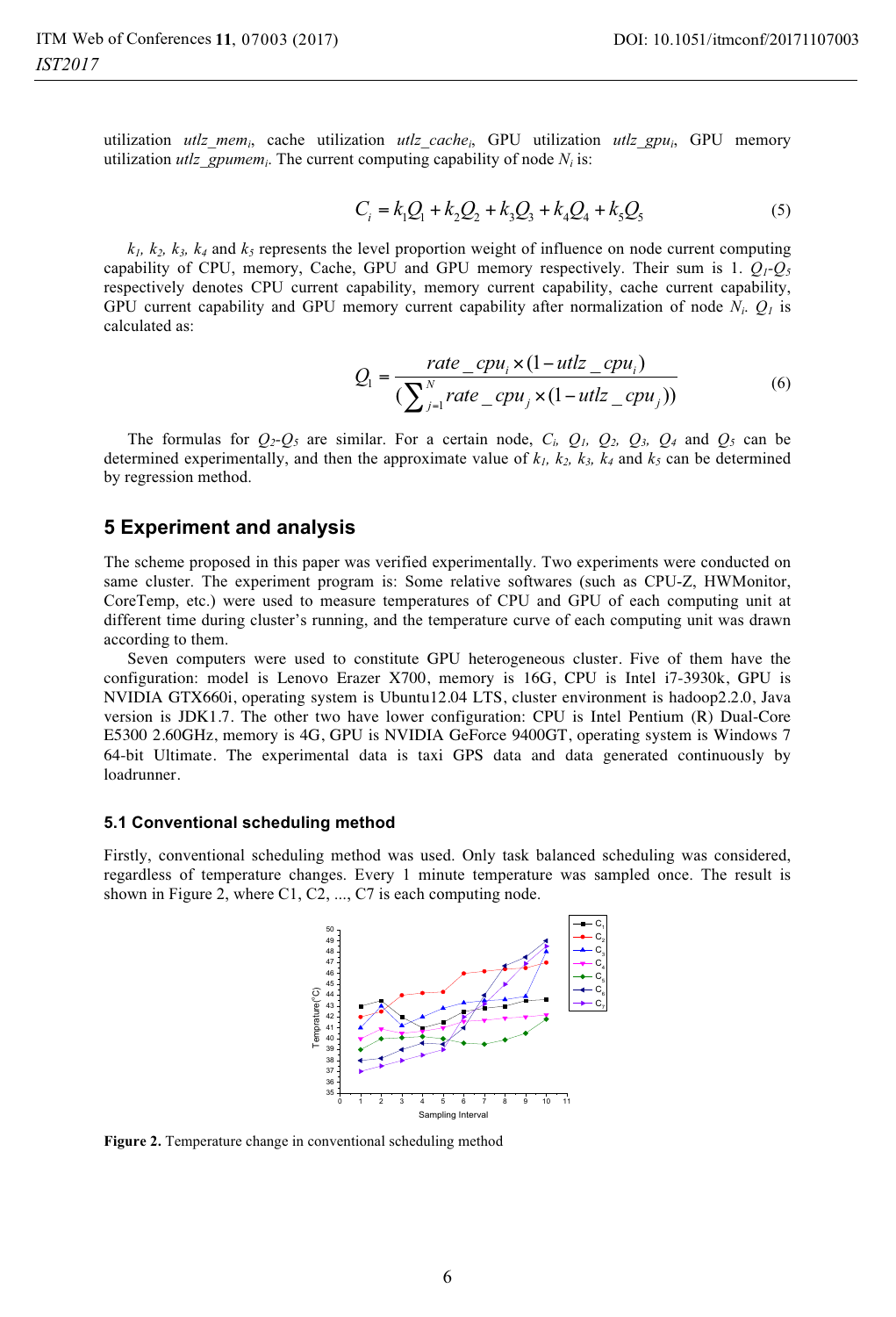The cluster processes taxi GPS data firstly. The data amount is larger, but because it is historical data, it does not take long time to process it. Temperature and power are measured with measuring instruments, temperatures of CPU, GPU and so on are monitored with softwares. It is found that the temperature and power of CPU and GPU are increasing during processing, but the task has been finished before temperature rises to the set threshold, and the problem of temperature heat island and reliability does not occur. Then simulation data that loadrunner software continues to generate is processed. At this time, CPU and GPU temperature continues to rise, energy consumption continues to increase. After a certain time, temperature exceeds the threshold and temperature heat island is formed, computing result error occurs. The difference between the lowest and highest temperatures of various computing nodes is about 12 °C.

## **5.2 Scheduling scheme proposed in this paper**

In the second experiment, the same experimental environment and data were used, but the scheduling scheme preventing temperature heat island proposed in this paper was used. During processing task, temperature is collected. The result is shown in Figure 3.



**Figure 3.** Temperature change in scheduling method preventing temperature heat island

The result of processing taxi GPS data is similar to the previous, but the result shows that the difference of temperature and energy consumption of each node tends to decrease. This shows that this scheme is more time-balanced in task scheduling to prevent temperature heat island from occurring and guarantee overall stability. Data streams generated continuously by program are processed by cluster. It was found that, although the temperature of CPU and GPU increased, the temperature and power did not increase continuously when temperature rised nearly to threshold value, and no temperature heat island and computing error occurred. When data supply amount was increased, the phenomenon that temperature and power increase did not occur. This shows that the scheduling scheme trys to balance running time, inhibit the increasing of temperature and energy consumption to prevent temperature heat island from occurring. The difference between the lowest and highest temperatures among various computing nodes is about 9 °C.

Analyzing above experimental results, it is shown that, if conventional method is adopted, the temperature of each computing node increases continuously with the processing of task, the temperature of some nodes exceeds threshold, and the temperature fluctuates greatly. However, when the scheduling method proposed in this paper is used, temperature is also rising, but because task division makes node running time be consistent as far as possible, the range of temperature fluctuation is small, the overall temperature change is relatively calm, thus it is avoided that the temperature heat island occurs.